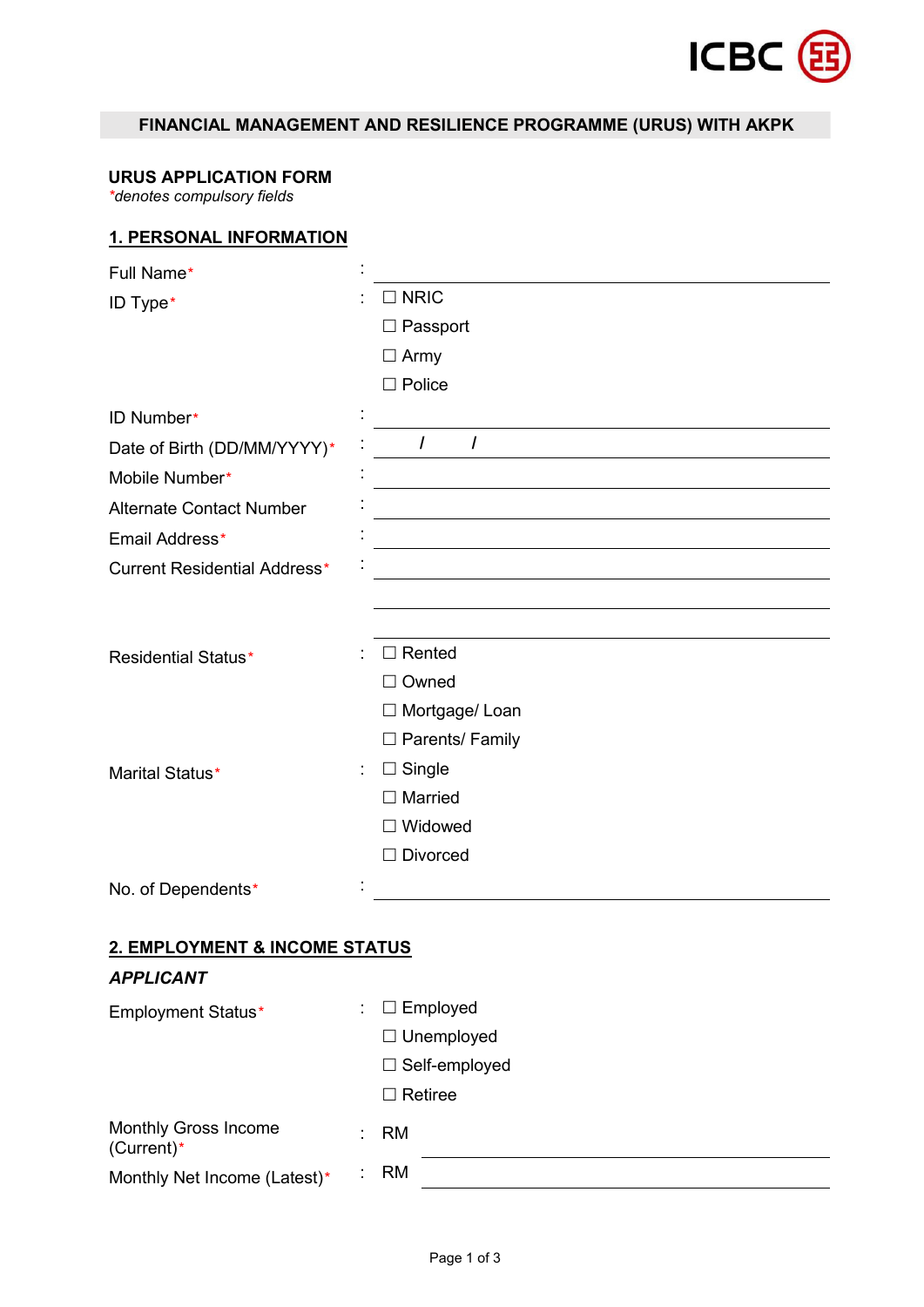

| <b>Monthly Gross Income</b><br>(Previous)*       | ٠.                            | <b>RM</b>            |
|--------------------------------------------------|-------------------------------|----------------------|
| <b>SPOUSE</b>                                    |                               |                      |
| <b>Employment Status*</b>                        | $\mathcal{L}^{\mathcal{L}}$ . | $\Box$ Employed      |
|                                                  |                               | $\Box$ Unemployed    |
|                                                  |                               | $\Box$ Self-employed |
|                                                  |                               | $\Box$ Retiree       |
| <b>Current Monthly Gross Income</b><br>$(MYR)$ * | $\bullet$                     | <b>RM</b>            |

## **3. NET INCOME & LOAN/FINANCING DETAILS**

Other Loan Commitment (non bank)*\** E.g. AEON, PTPTN, Koperasi, bank)\* RM<br>E.g. AEON, PTPTN, Koperasi, <br>etc.

#### *(Kindly fill in ALL yourcurrent loans/financing below)\**

| <b>Facilities</b> | <b>Account Number</b> |
|-------------------|-----------------------|
|                   |                       |
|                   |                       |
|                   |                       |
|                   |                       |
|                   |                       |
|                   |                       |
|                   |                       |
|                   |                       |
|                   |                       |
|                   |                       |
|                   |                       |

### **4. SELECTION OF URUS PACKAGE**

**URUS OPTION***\** : 3-months interest waiver only

 $\Box$  installments of up to 24 months 3-month interest waiver + reduced monthly

### **By submitting this form, I hereby declare that:**

a) all information and supporting documents provided are true and correct i.e. completely disclosed, to the best of my knowledge, all the relevant information required with the Bank, and the Bank at its discretion can verify the same from any source;